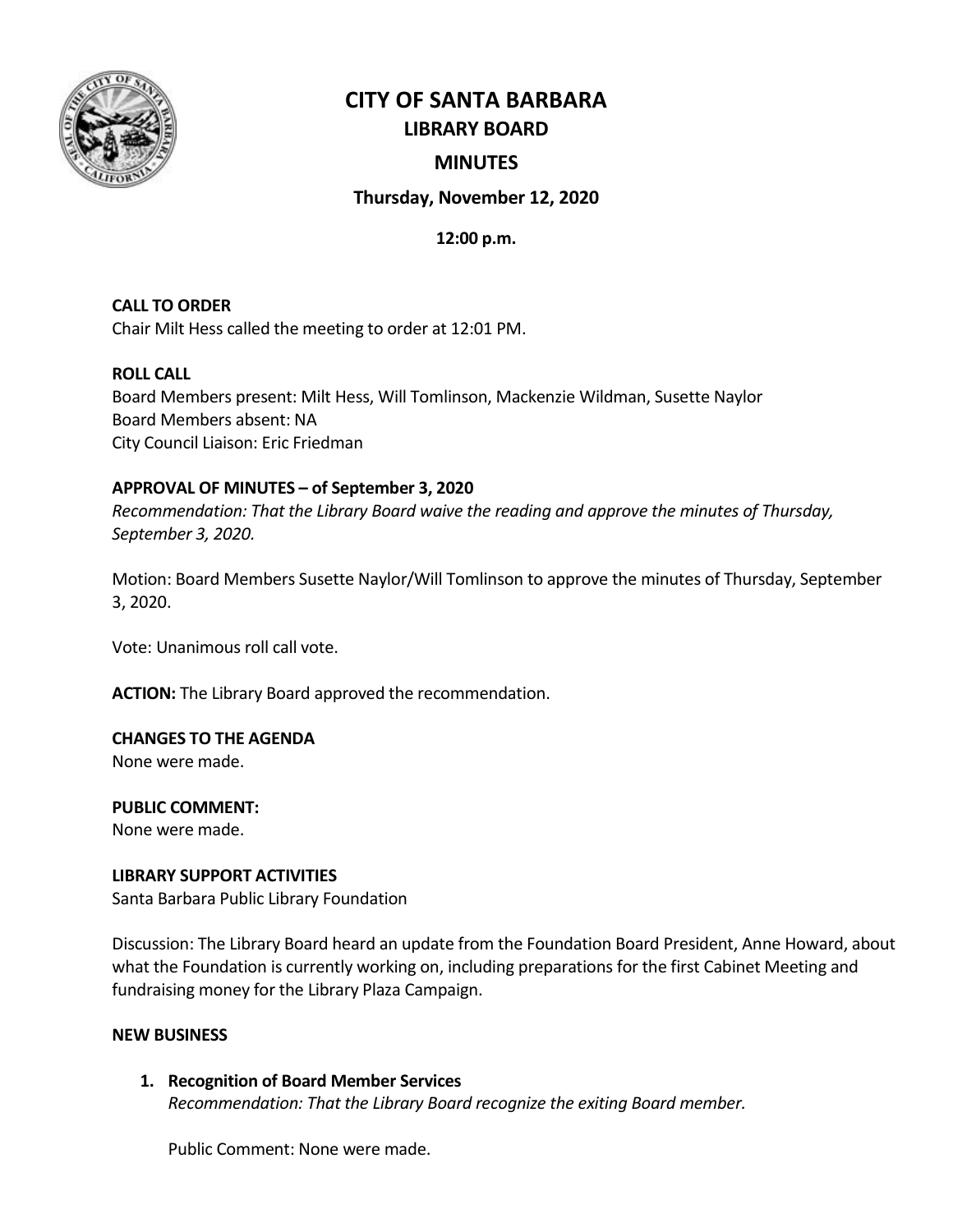**ACTION:** The Library Board recognized the exiting Library Board member, Susette Naylor.

## **2. December Library Board Meeting**

*Recommendation: That the Library Board determine the schedule or cancel December's Library Board meeting.*

Public Comment: None were made.

Motion: Board Members Susette Naylor/Will Tomlinson to table this Agenda Item until after Agenda Item 4.

Vote: Unanimous roll call vote.

**ACTION:** The Library Board tabled Agenda Item December Library Board Meeting, to be addressed after Agenda Item Proposal for Standalone Integrated Library System (ILS).

## **3. Library Board Meeting Schedule 2021**

*Recommendation: That the Library Board review and adopt the Library Board Meeting Schedule for 2021.*

Public Comment: None were made.

Motion: Board Members Mackenzie Wildman/Will Tomlinson to approve the Library Board Meeting Schedule for 2021.

Vote: Unanimous roll call vote.

**ACTION:** The Library Board approved the recommendation.

## **4. Proposal for Standalone Integrated Library System (ILS)**

*Recommendation: That the Library Board review and approve the Standalone Integrated Library System Proposal.*

Speakers: Jessica Cadiente, Library Director and Molly Wetta, Library Services Manager

Discussion: The Library Board received a presentation on the Library's proposal to switch to a standalone integrated library system (ILS) from Koha with an Aspen discovery layer. This presentation included a summary of the staff and patron challenges with the current ILS, Polaris, a timeline and details of efforts made to find an ILS solution at the Black Gold level, the benefits of switching to Koha, and an implementation plan and timeline.

Public Comment: None were made.

Motion: Board Members Susette Naylor/Mackenzie Wildman to approve the Library's proposal for a standalone ILS.

Vote: Unanimous roll call vote.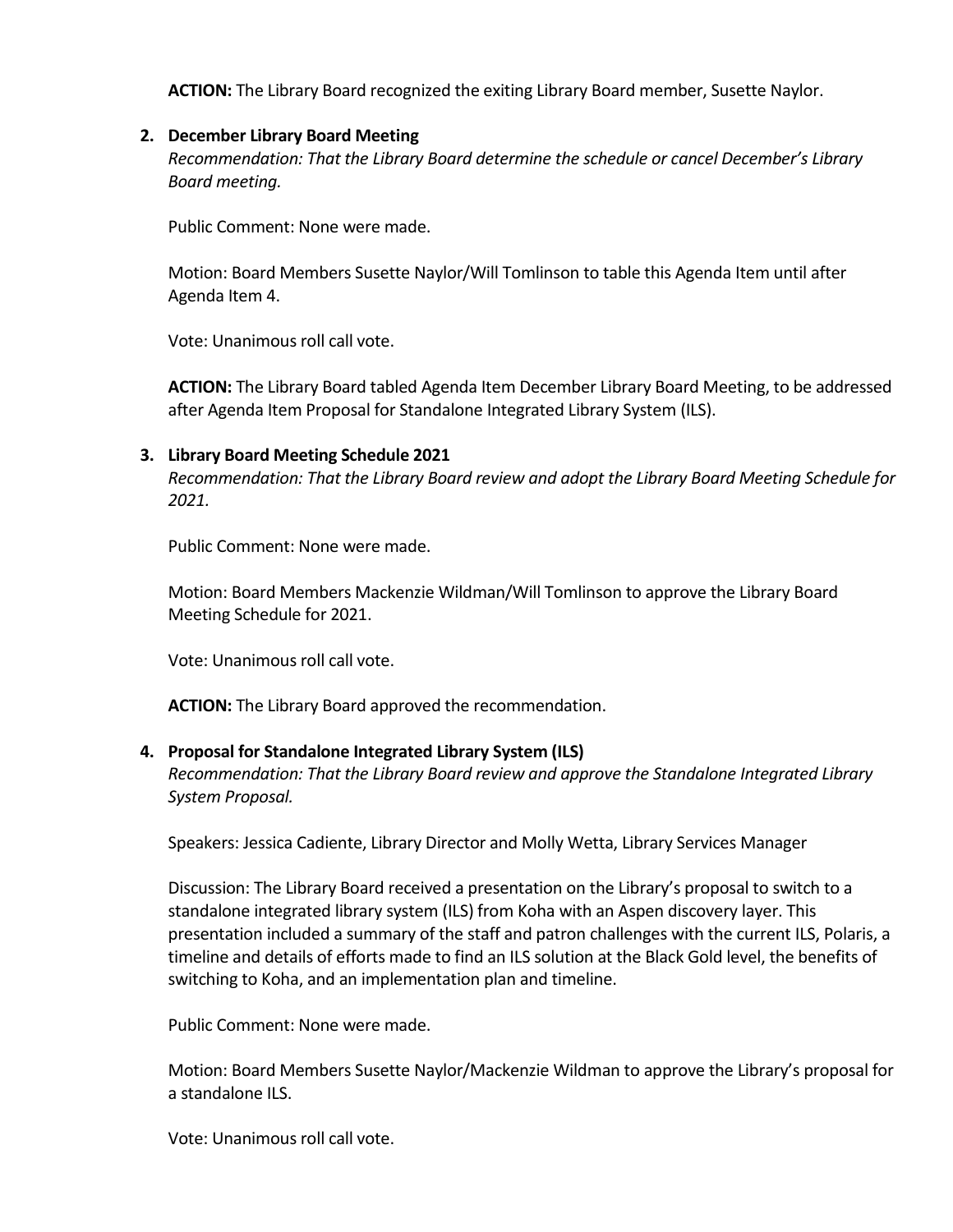**ACTION:** The Library Board approved the recommendation.

## **5. December Library Board Meeting**

*Recommendation: That the Library Board determine the schedule or cancel December's Library Board meeting.*

Public Comment: None were made.

Motion: Board Members Mackenzie Wildman/Will Tomlinson to cancel the December 2020 meeting.

Vote: Unanimous roll call vote.

**ACTION:** The Library Board cancelled the December 2020 meeting.

## **6. Capital Improvement Projects FY2022-2026**

*Recommendation: That the Library Board receive an update on the Library's Capital Improvement Plan FY2022-2026.*

Speaker: Kristina Hernandez, Library Services Manager

Discussion: The Library Board received a presentation on the Library's Capital Improvement Plan for FY2022-2026, including the funding status and priorities level of each project.

Public Comment: None were made.

**ACTION:** The Library Board received an update on the Library's Capital Improvement Plan for FY2022-2026.

#### **LIBRARY DIRECTOR'S REPORT**

#### **7. Building and Grounds**

*Recommendation: That the Library Board receive the monthly Library Director's Report, Building and Grounds.*

Speaker: Jessica Cadiente, Library Director

Discussion: The Library Board received the Library Director's Report on Building and Grounds. The Library has pushed back it's phased reopening date to December 2, 2020 in order to ensure that security will be in place when the Library reopens. Furthermore, the Library has been working on a public-facing document detailing the steps the Library has taken to ensure the safety of the public and Library staff during phased reopening. As of November 7, 2020, the entire Plaza is back under Library jurisdiction and the Library is currently working on reopening the Paseo. The Library Board also viewed renderings for the Plaza Campaign from Arcadia, which, once finalized, will be used for fencing graphics and other campaign materials.

Public Comment: None were made.

**ACTION:** The Library Board received the Library Director's Report on Building and Grounds.